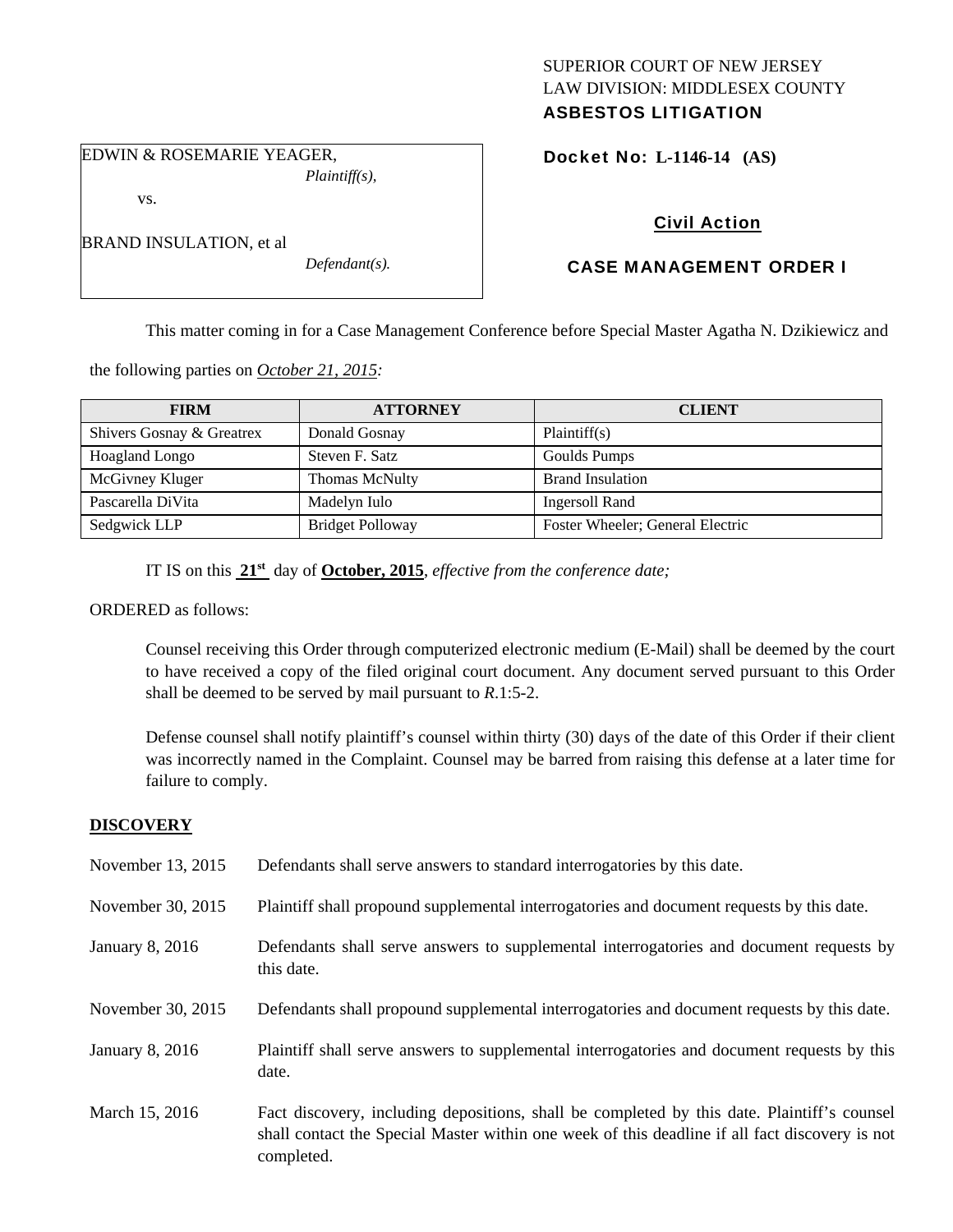### April 15, 2016 Depositions of corporate representatives shall be completed by this date.

## **EARLY SETTLEMENT**

March 21, 2016 Settlement demands shall be served on all counsel and the Special Master by this date.

April 27, 2016 @ 10:00am **Early settlement conference**. All defense counsel shall appear with authority to negotiate settlement and have a representative authorized to negotiate settlement available by phone. Any request to be excused from the settlement conference shall be made to the Special Master no later than 4:00pm of the day prior to the conference.

## **SUMMARY JUDGMENT MOTION PRACTICE**

| April 29, 2016 | Plaintiff's counsel shall advise, in writing, of intent not to oppose motions by this date. |
|----------------|---------------------------------------------------------------------------------------------|
| May 13, 2016   | Summary judgment motions shall be filed no later than this date.                            |
| June 10, 2016  | Last return date for summary judgment motions.                                              |

# **MEDICAL DEFENSE**

- November 30, 2015 Defendants shall forward medical authorizations to plaintiff's counsel by this date.
- January 8, 2016 Plaintiff shall serve executed medical authorizations by this date.
- March 31, 2016 **Upon request by defense counsel**, plaintiff is to arrange for the transfer of pathology specimens and x-rays, if any, by this date.
- August 19, 2016 Defendants shall identify its medical experts and serve medical reports, if any, by this date. **In addition, defendants shall notify plaintiff's counsel (as well as all counsel of record) of a joinder in an expert medical defense by this date.**

### **LIABILITY EXPERT REPORTS**

- July 11, 2016 Plaintiff shall identify its liability experts and serve liability expert reports or a certified expert statement by this date or waive any opportunity to rely on liability expert testimony.
- August 19, 2016 Defendants shall identify its liability experts and serve liability expert reports, if any, by this date or waive any opportunity to rely on liability expert testimony.

### **ECONOMIST EXPERT REPORTS**

- July 11, 2016 Plaintiff shall identify its expert economists and serve expert economist report(s), if any, by this date or waive any opportunity to rely on economic expert testimony.
- August 19, 2016 Defendants shall identify its expert economists and serve expert economist report(s), if any, by this date or waive any opportunity to rely on economic expert testimony.

\_\_\_\_\_\_\_\_\_\_\_\_\_\_\_\_\_\_\_\_\_\_\_\_\_\_\_\_\_\_\_\_\_\_\_\_\_\_\_\_\_\_\_\_\_\_\_\_\_\_\_\_\_\_\_\_\_\_\_\_\_\_\_\_\_\_\_\_\_\_\_\_\_\_\_\_\_\_\_\_\_\_\_\_\_\_\_\_\_\_\_\_\_\_\_\_\_\_\_\_\_\_\_\_\_\_\_\_\_\_